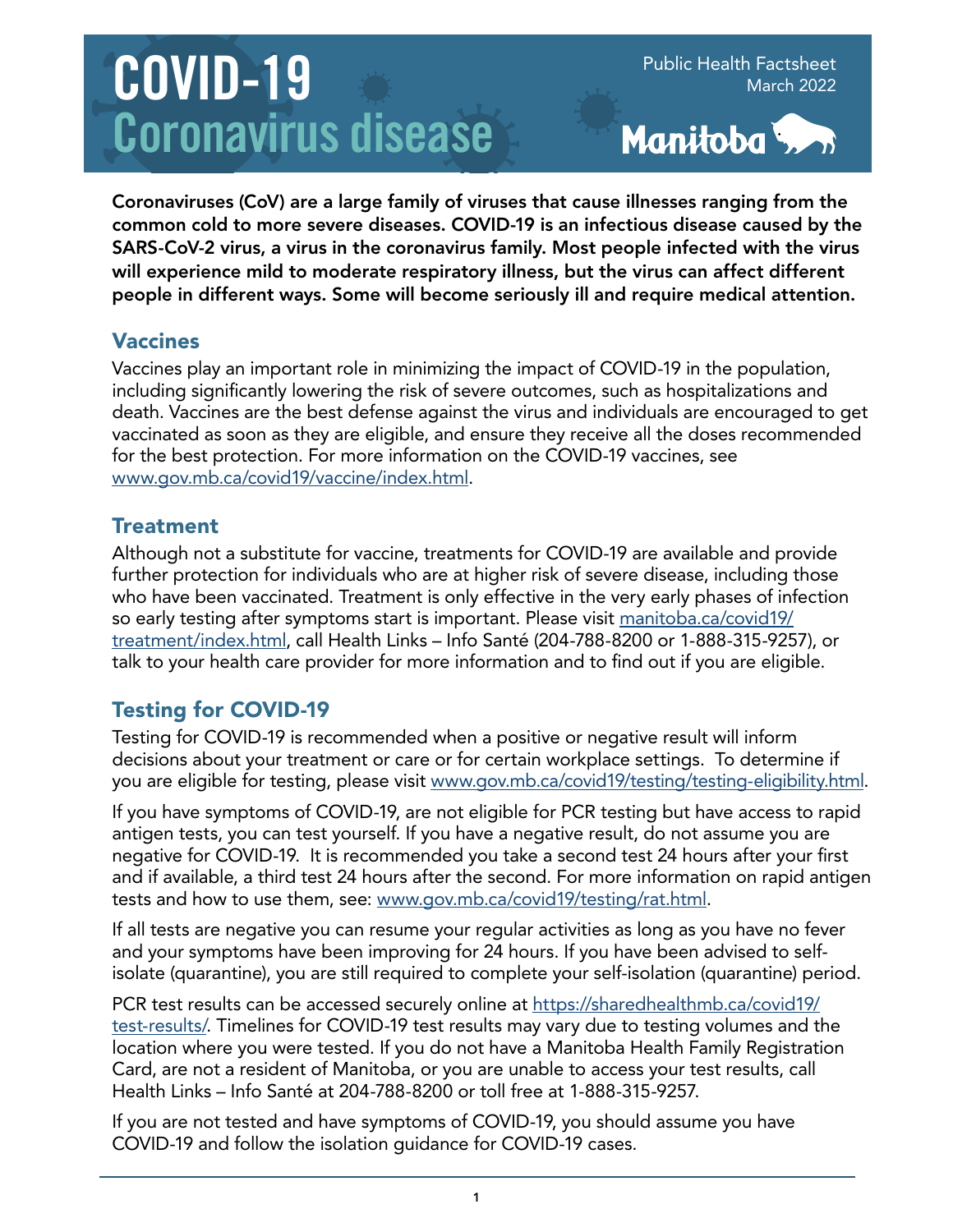### What are COVID-19 symptoms?

Symptoms may take up to 14 days to appear after exposure to COVID-19. Some of the more commonly reported symptoms include:

- Fever/Chills
- Cough
- Sore throat/hoarse voice
- Difficulty breathing
- Loss of taste or smell
- Vomiting or diarrhea for more than 24 hours
- Runny nose
- Muscle aches
- Fatigue
- Pink eye (conjunctivitis)
- Headache
- Skin rash of unknown cause
- Nausea or loss of appetite
- Poor feeding in an infant

# Isolation and caring for yourself at home

Isolation can reduce the spread of COVID-19, including its variants, in your household and community. It is important to follow the advice of your local public health authority about when and how to isolate.

• You should isolate when you test positive on a PCR test, on a rapid antigen test, or if you have symptoms without testing. You should *isolate for five days after your* symptoms start, and until you have no fever and your other symptoms have improved over the past 24 hours. If you don't have symptoms and test positive, you should *isolate* for five days after your test date.

You should also avoid non-essential visits to high-risk settings (e.g. personal care homes, health care facilities, etc.) and non-essential contact with individuals at high risk of severe outcomes for 10 days after your symptoms started, or if you don't develop symptoms, for 10 days after your test date. As well, you should wear a wellmade, well-fitted mask during this 10 day period if or when you have contact with other people. For information on how to choose, use and care for a mask please visit [manitoba.ca/covid19/prevention-assessing-risk.html.](http://manitoba.ca/covid19/prevention-assessing-risk.html)

#### Isolation means:

- staying at home and avoiding contact with other people (including household members)
- cleaning your hands regularly wash your hands with soap and water for at least 15 seconds or use alcohol-based hand sanitizer that contains at least 60 per cent alcohol
- cover your coughs and sneezes
- not leaving home to go to work, school or other public places unless you require emergency or urgent medical care
- staying in your own room or on a separate floor from other members of your household. Avoid sharing personal and household items. If possible, use a separate bathroom. If you must share a bathroom, it should be cleaned and disinfected frequently.
- wearing a well-made, well-fitting mask and stay at least two metres (six feet) away from other members of your household, if you need to leave your room or floor
- avoiding contact with pets that live in your home.
- not allowing visitors over to your home during this time. If you live alone, arrange to have groceries and supplies dropped off at your door to minimize contact with others.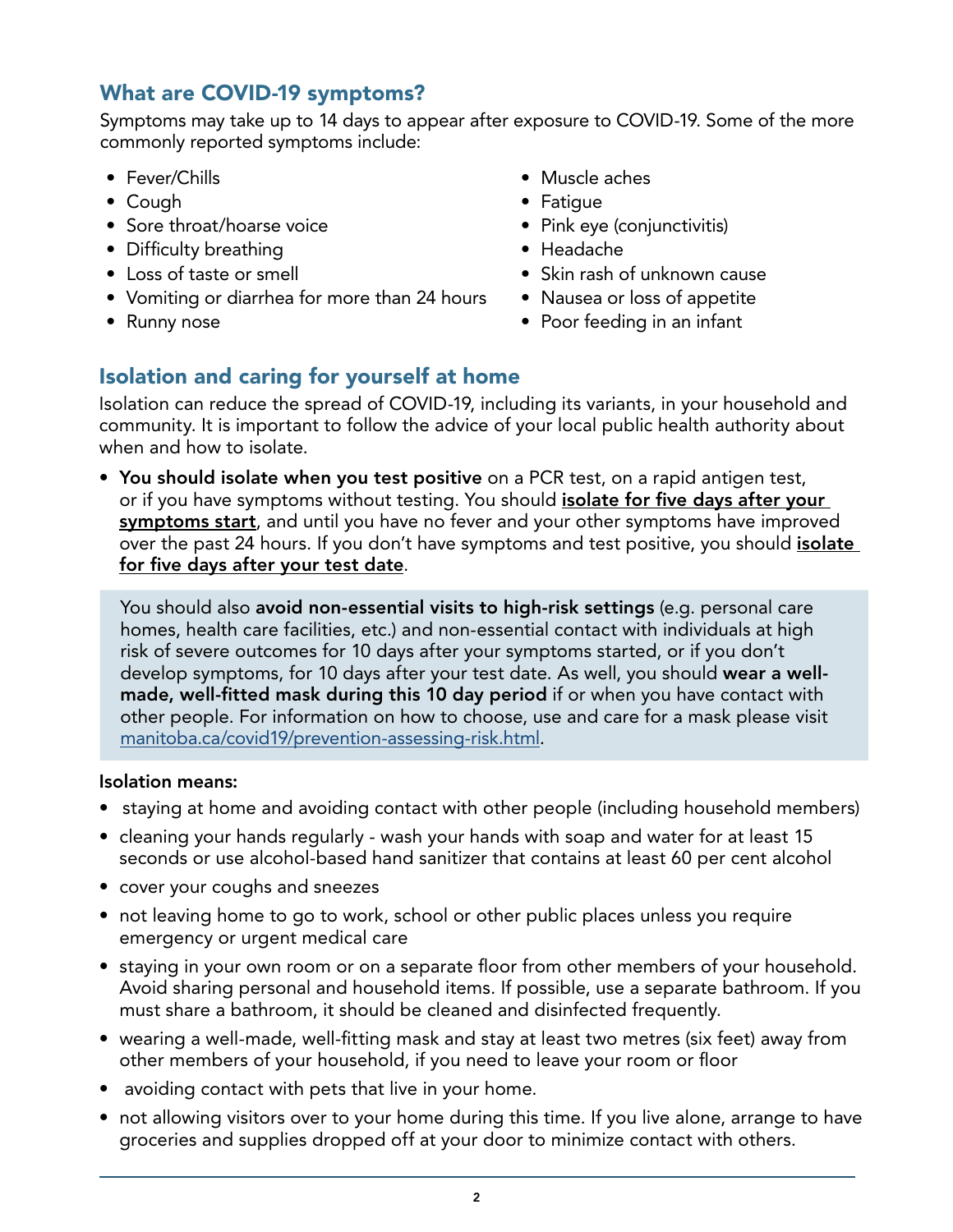- cancelling or notifying any service providers who regularly come into your home that a household member is sick, has COVID-19, or is waiting test results. This includes home care workers, occupational therapists, physiotherapists, social workers, etc. They will discuss how best to provide care during this time.
- resting, eating nutritious food, and drinking plenty of clear fluids (e.g., water).
- taking acetaminophen (Tylenol®) or ibuprofen (Advil®) for fever and soreness.

Illness can be stressful if you live alone. Stay connected with family or friends by phone, email, social media or other technologies.

For information about living with or caring for a household member with COVID-19 see: [www.manitoba.ca/covid19/updates/resources.html#factsheets](http://www.manitoba.ca/covid19/updates/resources.html#factsheets).

NOTE: If you need to leave your home when you are sick, you should wear a wellfitting, well-made mask when out in the community.

#### What about my household members or other close contacts?

If you have symptoms or test positive, you are no longer required to notify your close contacts, and close contacts are not routinely required to self-isolate (quarantine), except where advised by public health in high risk situations, such as outbreaks, or in health care facilities. If you live in a First Nation community, check with your community for further guidance.

However, all household members should self-monitor for symptoms of COVID-19 for 14 days following exposure. Your household contacts need to be very cautious while a case or symptomatic individual is isolating, and avoid any non-essential visits to high-risk settings or non-essential contact with individuals at high risk for severe disease from COVID-19. If you live with a health care worker they should check with their occupational health on any additional requirements before returning to work.

If any household contacts develop symptoms, they should isolate immediately and check the online COVID-19 Screening Tool<https://sharedhealthmb.ca/covid19/screening-tool/>to determine if testing is recommended for them.

#### What if I live with someone who is at higher risk of developing severe COVID-19 symptoms?

Some people are at greater risk of developing severe symptoms that can result in hospitalization and even death. Higher risk groups may include people who are 60 years of age and older, people with chronic health conditions or weakened immune systems (e.g., people undergoing cancer treatment). Isolate as much as possible from the high-risk individual, if they develop symptoms contact Health Links – Info Santé (204-788-8200 or 1-888-315-9257) to determine eligibility for testing and treatment.

If you have any questions about isolation, please visit: [https://www.gov.mb.ca/covid19/](https://www.gov.mb.ca/covid19/fundamentals/self-isolation.html) [fundamentals/self-isolation.html](https://www.gov.mb.ca/covid19/fundamentals/self-isolation.html)

#### What is self-isolation (quarantine)?

Self-isolation (quarantine) is the period of time in which individuals who may have been exposed to COVID-19 are recommended to stay away from others to limit further spread. This may include close contacts, as well as people who have been exposed through travel.